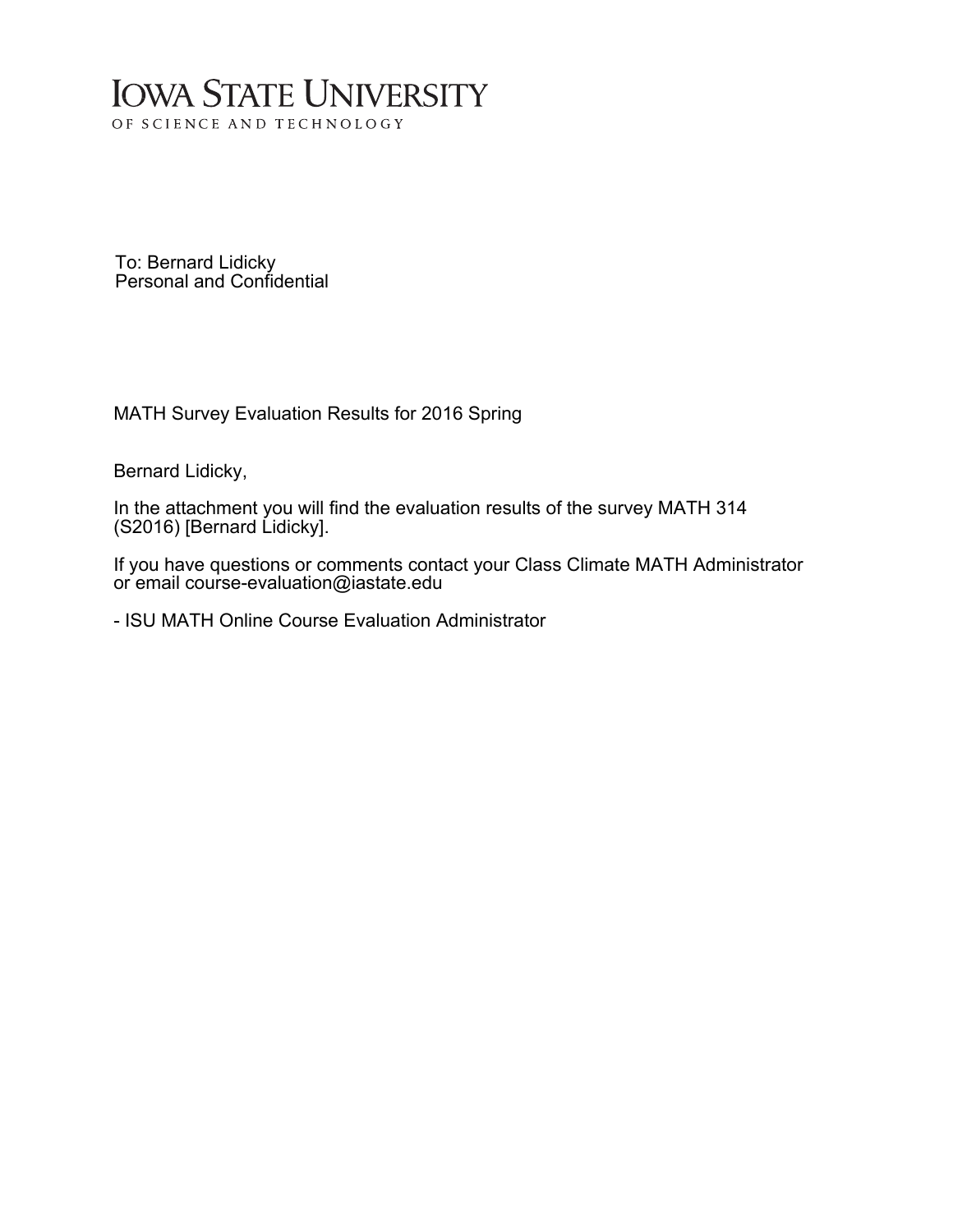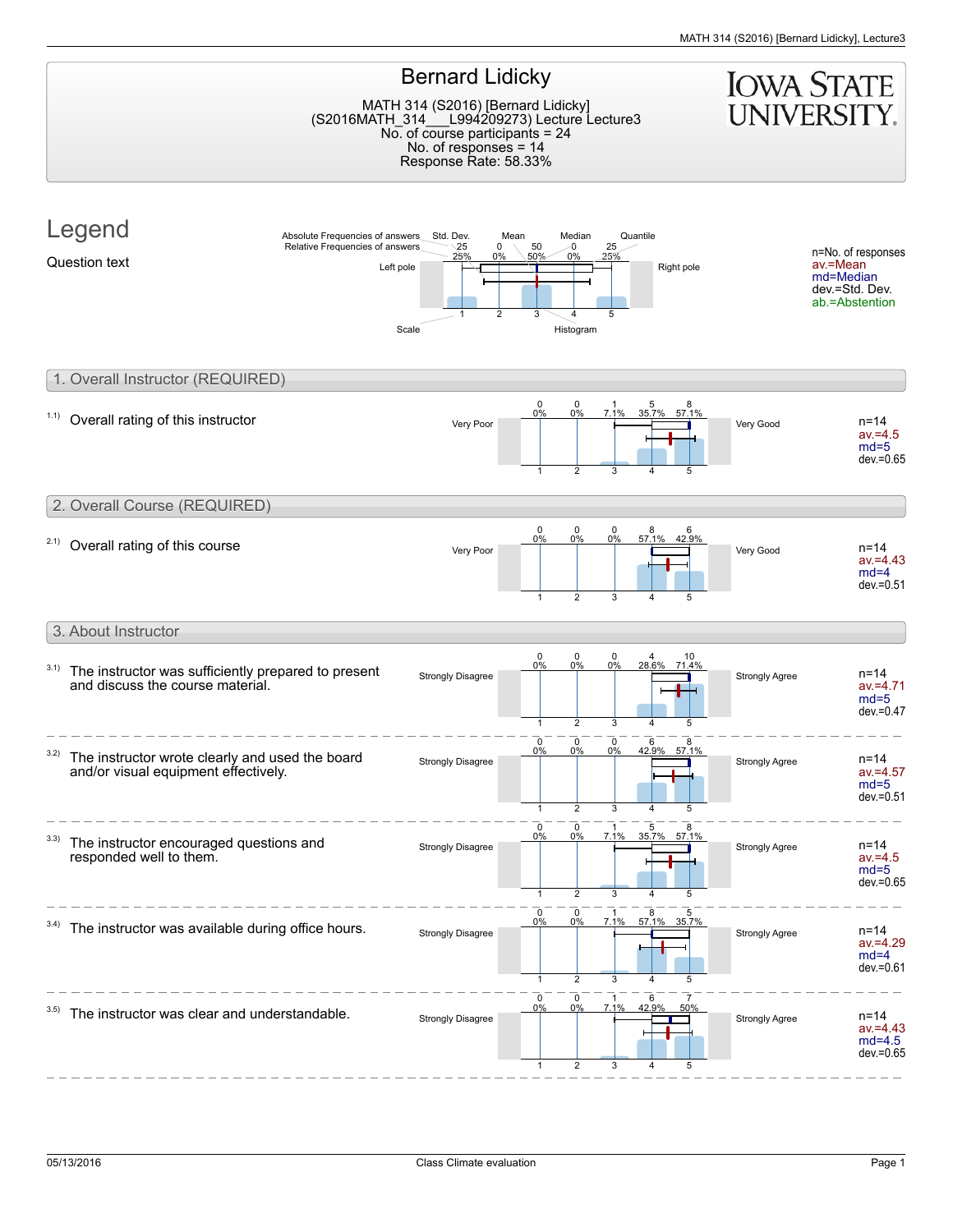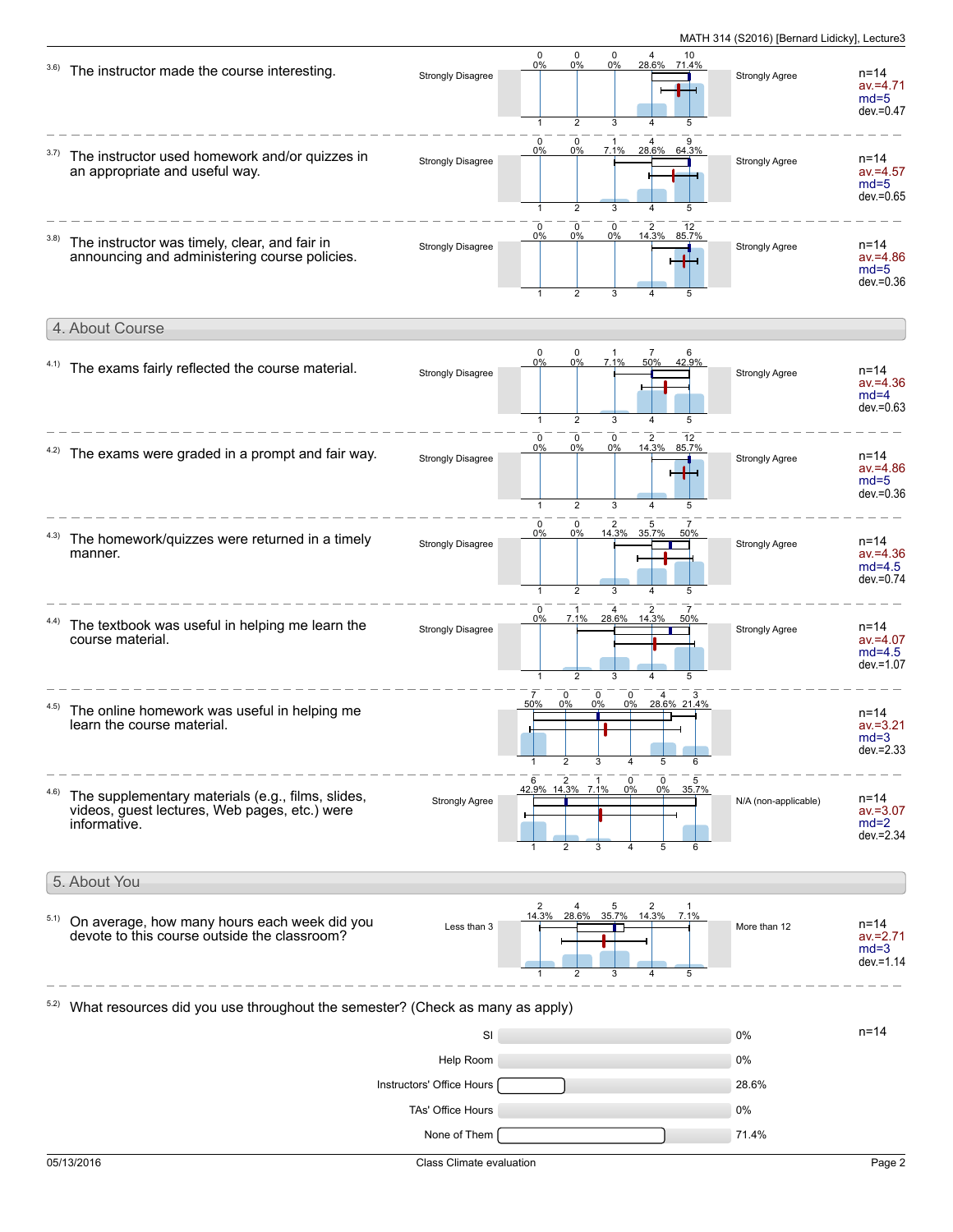- 5.3) Which ones were beneficial to you? Which ones were not? Please explain below:
- Instructor is able to explain the question clearly.
- **N/A**
- NA
- Office hours were extremely beneficial for completing the homework, which was often very difficult. The instructor also responded to emails, though not always especially quickly.

| 5.4) What grade do you expect from this course? | S (satisfactory) | 0<br>0% | 0% | 7.1% | 0<br>0% | 28.6% 64.3% | -9<br>6 | A, A- | n=14<br>av.=5.5<br>$md=6$<br>dev.=0.85 |
|-------------------------------------------------|------------------|---------|----|------|---------|-------------|---------|-------|----------------------------------------|
| 6. Other                                        |                  |         |    |      |         |             |         |       |                                        |

- 6.1) Additional Comments
- Bernard is the best
- Great teaching style, keeps learning from being stressful
- $\blacksquare$  I enjoyed this class very much thank you for teaching it.
- Other than the teacher being a little hard to understand, everything was excellent.
- Putting questions on exams that require memorizing the name of a theorem or the name of a type of graph and then weighting them the П same as the rest of the questions doesn't make the test accurately reflect my learning or skills.
- Sometimes I found his handwriting difficult to decipher, but it was not an overly huge issue. I really liked how he would give problems on worksheets in class and walk around answering any questions about them. Concerning homework, I found that there were usually several that were quite time consuming, which often made it difficult for me to complete them with my schedule.
- The professor is super handsome!
- Very challenging course, homework was difficult and took a long time to complete each week.

7. Demographic (REQUIRED) - These questions are only requested for research purposes. They will not be associated with you individually and will not be disclosed to the instructor. An answer is required for both questions.

| 7.1)<br>Gender                                                 |       |          |
|----------------------------------------------------------------|-------|----------|
| Female                                                         | 15.4% | $n = 13$ |
| Male                                                           | 84.6% |          |
|                                                                |       |          |
| $7.2$ ) From what type of college/university did you transfer? |       |          |
| Community College [                                            | 15.4% | $n = 13$ |
| 4-year University/College [                                    | 7.7%  |          |
| Did not transfer to ISU                                        | 76.9% |          |
|                                                                |       |          |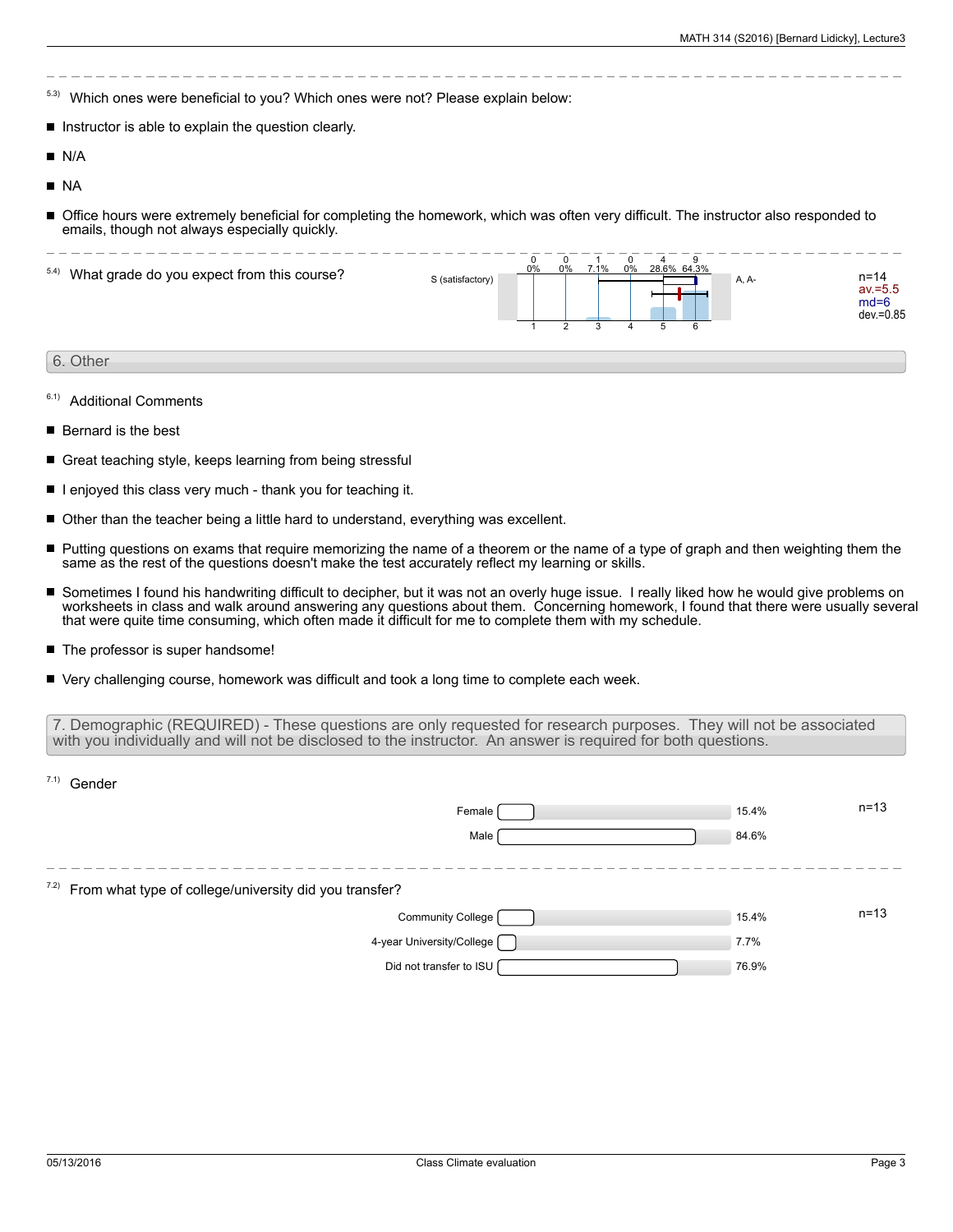## Histogram for scaled questions

## Overall rating of this instructor



The instructor wrote clearly and used the board and/or visual equipment effectively.



The instructor was clear and understandable.



The instructor was timely, clear, and fair in announcing and administering course policies.



The homework/quizzes were returned in a timely manner.







The instructor encouraged questions and responded well to them.



The instructor made the course interesting.



The exams fairly reflected the course material.



The textbook was useful in helping me learn the course material.



The instructor was sufficiently prepared to present and discuss the course material.



The instructor was available during office hours.



## The instructor used homework and/or quizzes in an appropriate and useful way.



The exams were graded in a prompt and fair way.

14% 86% Strongly Disagree Strongly Agree  $av = 4.86$  $dev = 0.36$  $25\%$  n = 14 50% 75% 100%

The online homework was useful in helping me learn the course material.

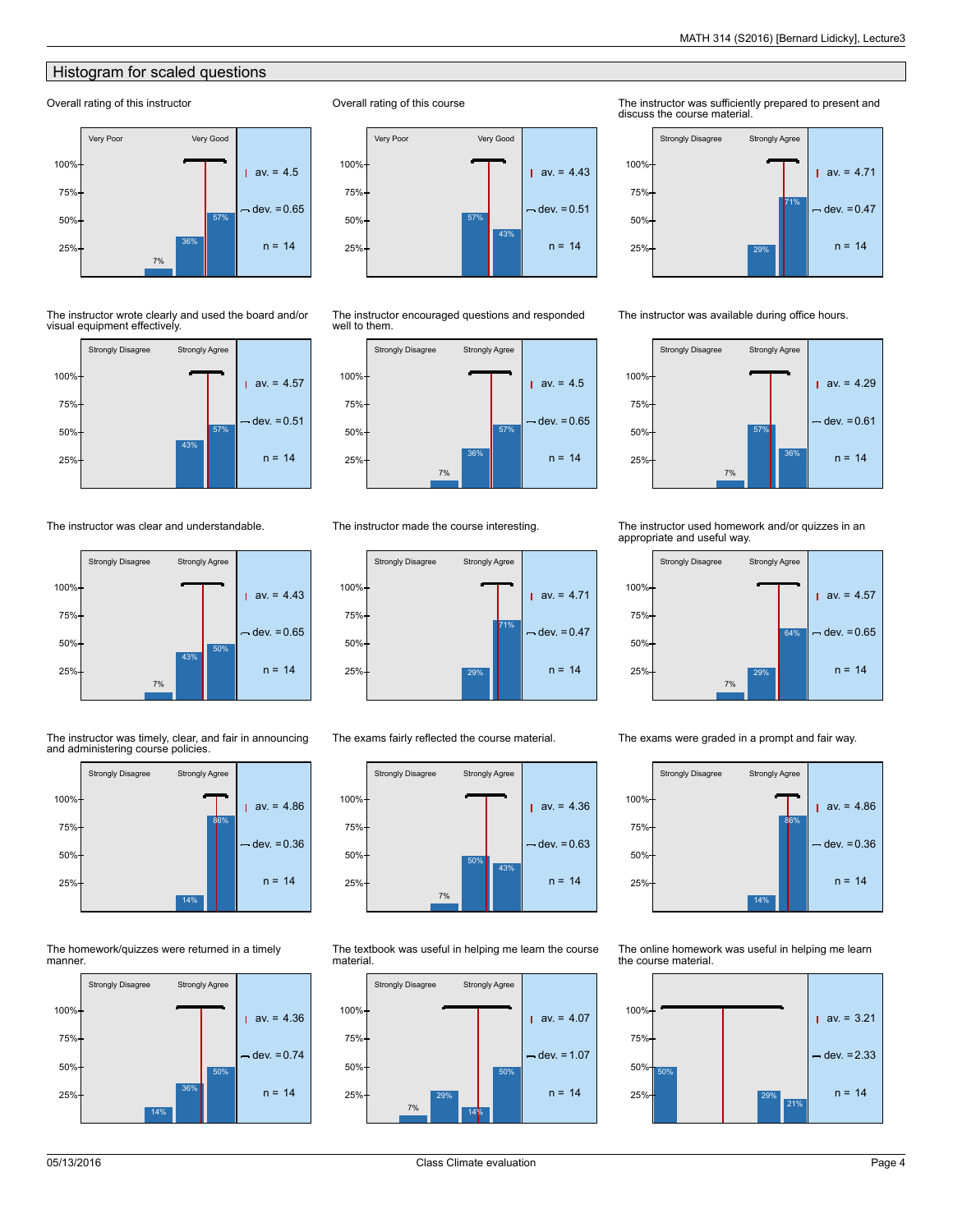The supplementary materials (e.g., films, slides, videos, guest lectures, Web pages, etc.) were



On average, how many hours each week did you devote to this course outside the classroom?



What grade do you expect from this course?

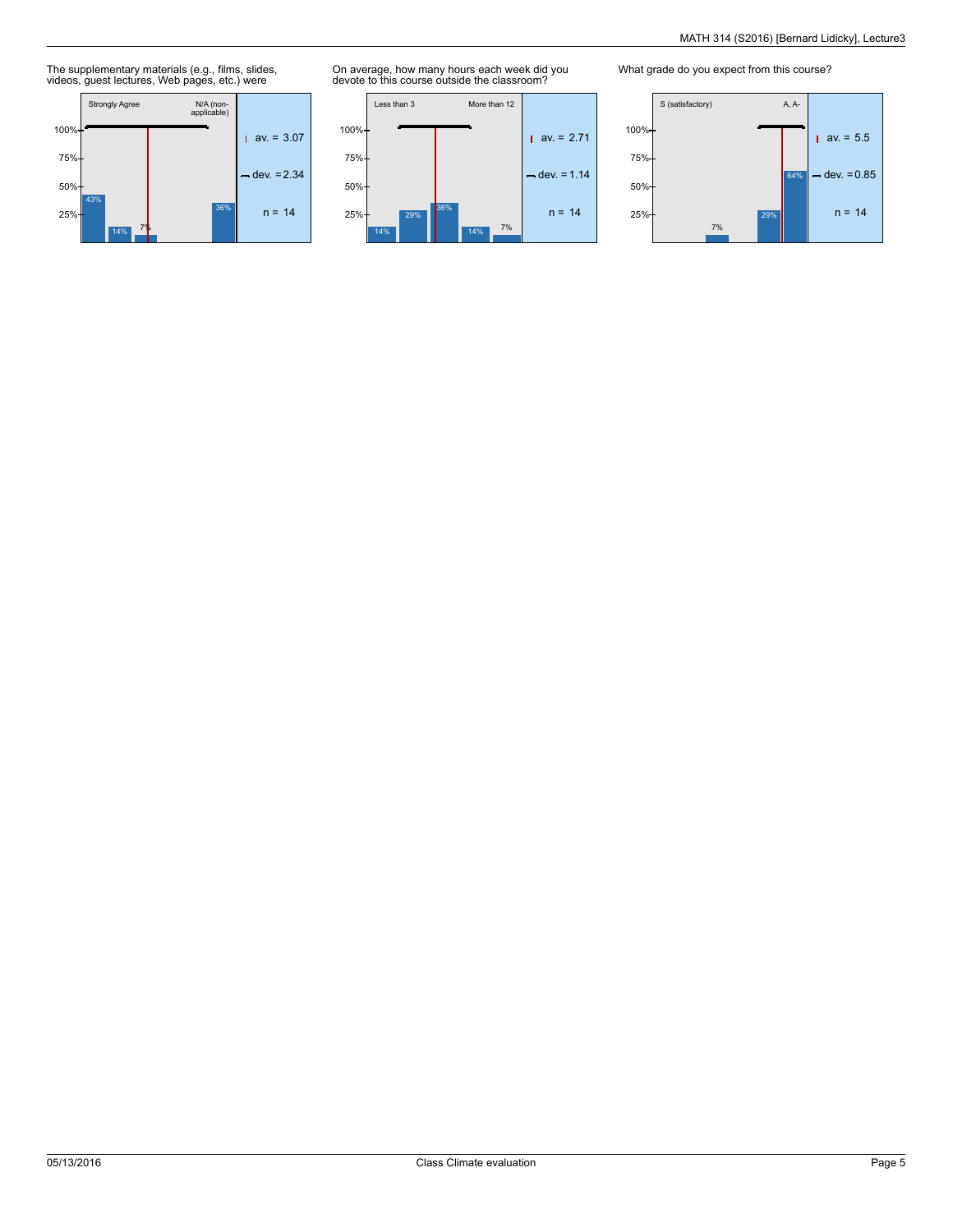|       |                                                                                                                             |                                                                             |                      | Profile |                       |          |                                 |
|-------|-----------------------------------------------------------------------------------------------------------------------------|-----------------------------------------------------------------------------|----------------------|---------|-----------------------|----------|---------------------------------|
|       | Subunit:<br>Name of the instructor:<br>Name of the course:<br>(Name of the survey)<br>Values used in the profile line: Mean | <b>MATH</b><br><b>Bernard Lidicky</b><br>MATH 314 (S2016) [Bernard Lidicky] |                      |         |                       |          |                                 |
|       | 1. Overall Instructor (REQUIRED)                                                                                            |                                                                             |                      |         |                       |          |                                 |
| (1.1) | Overall rating of this instructor                                                                                           |                                                                             | Very Poor            |         | Very Good             | $n = 14$ | ay.=4.50 md=5.00 dev.=0.65      |
|       | 2. Overall Course (REQUIRED)                                                                                                |                                                                             |                      |         |                       |          |                                 |
|       | 2.1) Overall rating of this course                                                                                          |                                                                             | Very Poor            |         | Very Good             | $n = 14$ | $av = 4.43$ md=4.00 dev. = 0.51 |
|       | 3. About Instructor                                                                                                         |                                                                             |                      |         |                       |          |                                 |
| 3.1)  | The instructor was sufficiently prepared to<br>present and discuss the course material.                                     |                                                                             | Strongly<br>Disagree |         | <b>Strongly Agree</b> | $n = 14$ | av.=4.71 md=5.00 dev.=0.47      |
| 3.2)  | The instructor wrote clearly and used the board<br>and/or visual equipment effectively.                                     |                                                                             | Strongly<br>Disagree |         | <b>Strongly Agree</b> | $n = 14$ | av.=4.57 md=5.00 dev.=0.51      |
| 3.3)  | The instructor encouraged questions and<br>responded well to them.                                                          |                                                                             | Strongly<br>Disagree |         | <b>Strongly Agree</b> | $n = 14$ | av.=4.50 md=5.00 dev.=0.65      |
| 3.4)  | The instructor was available during office<br>hours.                                                                        |                                                                             | Strongly<br>Disagree |         | <b>Strongly Agree</b> | $n = 14$ | av.=4.29 md=4.00 dev.=0.61      |
| 3.5)  | The instructor was clear and understandable.                                                                                |                                                                             | Strongly<br>Disagree |         | <b>Strongly Agree</b> | $n = 14$ | av.=4.43 md=4.50 dev.=0.65      |
| 3.6)  | The instructor made the course interesting.                                                                                 |                                                                             | Strongly<br>Disagree |         | <b>Strongly Agree</b> |          | n=14 av.=4.71 md=5.00 dev.=0.47 |
| 3.7)  | The instructor used homework and/or quizzes<br>in an appropriate and useful way.                                            |                                                                             | Strongly<br>Disagree |         | <b>Strongly Agree</b> | $n = 14$ | av.=4.57 md=5.00 dev.=0.65      |
| 3.8)  | The instructor was timely, clear, and fair in<br>announcing and administering course policies.                              |                                                                             | Strongly<br>Disagree |         | <b>Strongly Agree</b> | $n = 14$ | av.=4.86 md=5.00 dev.=0.36      |
|       | 4. About Course                                                                                                             |                                                                             |                      |         |                       |          |                                 |
|       |                                                                                                                             |                                                                             |                      |         |                       |          |                                 |
|       | 4.1) The exams fairly reflected the course material.                                                                        |                                                                             | Strongly<br>Disagree |         | <b>Strongly Agree</b> | $n = 14$ | av.=4.36 md=4.00 dev.=0.63      |
| 4.2)  | The exams were graded in a prompt and fair<br>way.                                                                          |                                                                             | Strongly<br>Disagree |         | <b>Strongly Agree</b> | $n = 14$ | av.=4.86 md=5.00 dev.=0.36      |
| 4.3)  | The homework/quizzes were returned in a<br>timely manner.                                                                   |                                                                             | Strongly<br>Disagree |         | <b>Strongly Agree</b> | $n = 14$ | av.=4.36 md=4.50 dev.=0.74      |
| 4.4)  | The textbook was useful in helping me learn<br>the course material.                                                         |                                                                             | Strongly<br>Disagree |         | <b>Strongly Agree</b> | $n = 14$ | av.=4.07 md=4.50 dev.=1.07      |
| 4.5)  | The online homework was useful in helping me<br>learn the course material.                                                  |                                                                             |                      |         |                       | $n = 14$ | av.=3.21 md=3.00 dev.=2.33      |